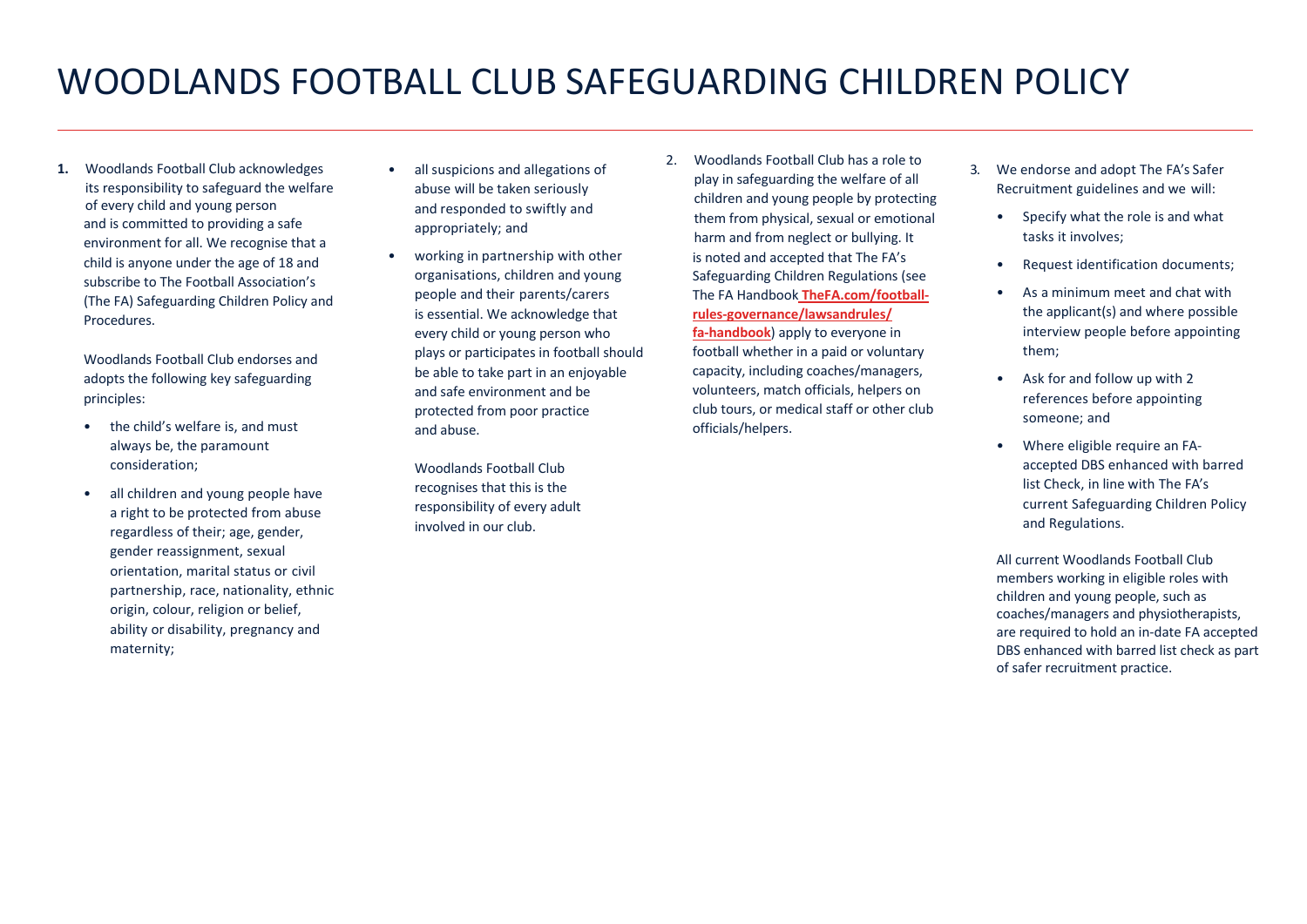If there are concerns regarding the appropriateness of an individual who is already involved or who has approached us to become part of Woodlands Football Club, guidance will be sought from the County Football Association (CFA). It is noted and accepted that The FA will consider the relevance and significance of the information obtained via the DBS process and that all suitability decisions will be made in accordance with legislation and in the best interests of children and young people.

It is accepted that The FA aims to prevent people with a history of relevant and significant offending from having contact with children or young people and the opportunity to influence policies or practice with children or young people. This is to prevent direct sexual or physical harm to children and to minimise the risk of 'grooming' within football.

4. Woodlands Football Club supports The FA's Whistle Blowing policy (as described in this paragraph) which requires any adult or young person with concerns about an adult in a position of trust within football can 'whistle blow' by contacting The FA Safeguarding Team on **0800 169 1863**, by writing to The FA Case Manager at The Football Association, Wembley Stadium, PO Box 1966, London SW1P 9EQ, by emailing **Safeguarding@TheFA.com** or alternatively by going direct to the Police, Children's Social Care or the NSPCC.

> Woodlands Football Club encourages everyone to know about The FA's Whistle Blowing Policy and to utilise it if necessary.

- 5. Woodlands Football Club has appointed a Club Welfare Officer (Youth Teams) ("CWO") in line with The FA's role profile who has completed the Safeguarding Children and Welfare Officers Workshop by the CWO. The post holder will be involved with ongoing Welfare Officer training provided by The FA and/or CFA. The CWO is the first point of contact for all club members regarding concerns about the welfare of any child or young person. The CWO will liaise directly with the CFA Designated Safeguarding Officer and will be familiar with the procedures for referring any concerns. The CWO will also play a proactive role in increasing awareness of respect, poor practice and abuse amongst club members.
- 6. We acknowledge and endorse The FA's identification of bullying as a category of abuse. Bullying of any kind is not acceptable at our club. If bullying does occur, all players and parents/carers should be able to access our antibullying policy and know that incidents will be dealt with appropriately. Incidents need to be reported to the CWO and in cases of serious bullying the CFA Designated Safeguarding Officer may be contacted.
- 7. Codes of conduct for Players, Parents/ Spectators, Officials and Coaches (as required by the CPSU Safeguarding Standards) have been implemented by Woodlands Football Club. In order to police these codes of conduct the club has clear actions it will take regarding repeated or serious misconduct at club level and acknowledges the possibility of potential sanctions which may be implemented by the CFA in more serious circumstances.